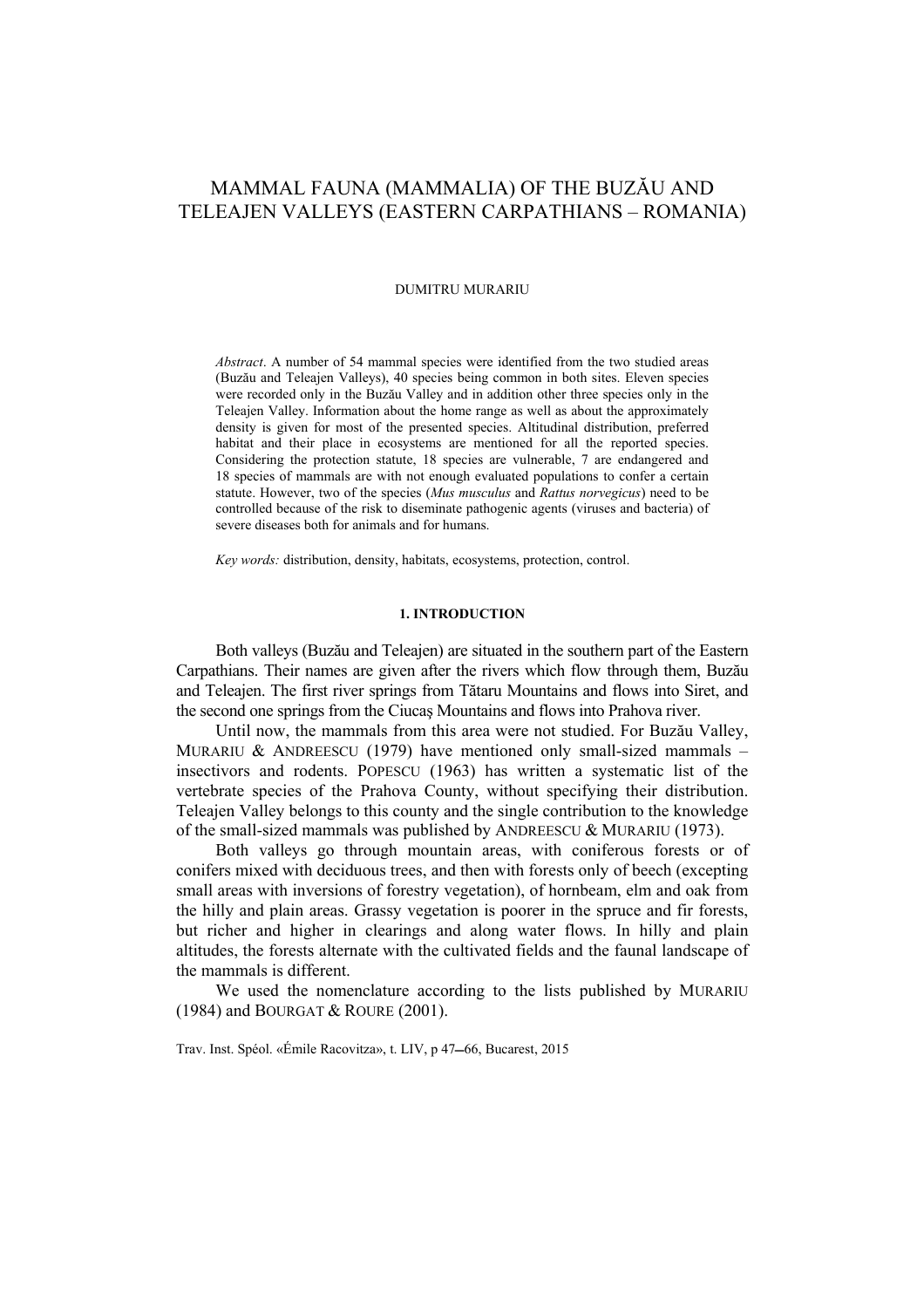In this paper we raise for discussion the similarities and dissimilarities in the mammal fauna from the valleys of the Buzău and Teleajen rivers in the Eastern Carpathians (Fig.1).



Fig. 1. The white square is marking the surveyed area from the Eastern Carpathians – Romania.

# **2. MATERIAL AND METHODS**

Data on the mammals which live in the natural and cultivated ecosystems along both valleys are known since 1971, and irregularly published until 2012 (ANDREESCU & MURARIU, 1973). The most numerous identifications of the insectivorous and rodents mammal species were made after the material collected using spring traps, live traps, sheet iron cylinders buried in the ground, and the bat species were reported after the individuals caught with Japanese nets and identified by the Bat Detector (*BATBOX DUET*) with frequencies between 18 – 126 kHz. Middle and large sized mammals were not collected, and faunal data for them were gathered according to the observations on the spot, to the study of the tracks in snow or soft soil, to the paths and galleries, or to the burrows, droppings, hair left on the tree barks, when animals scratched their bodies or horns. A part of the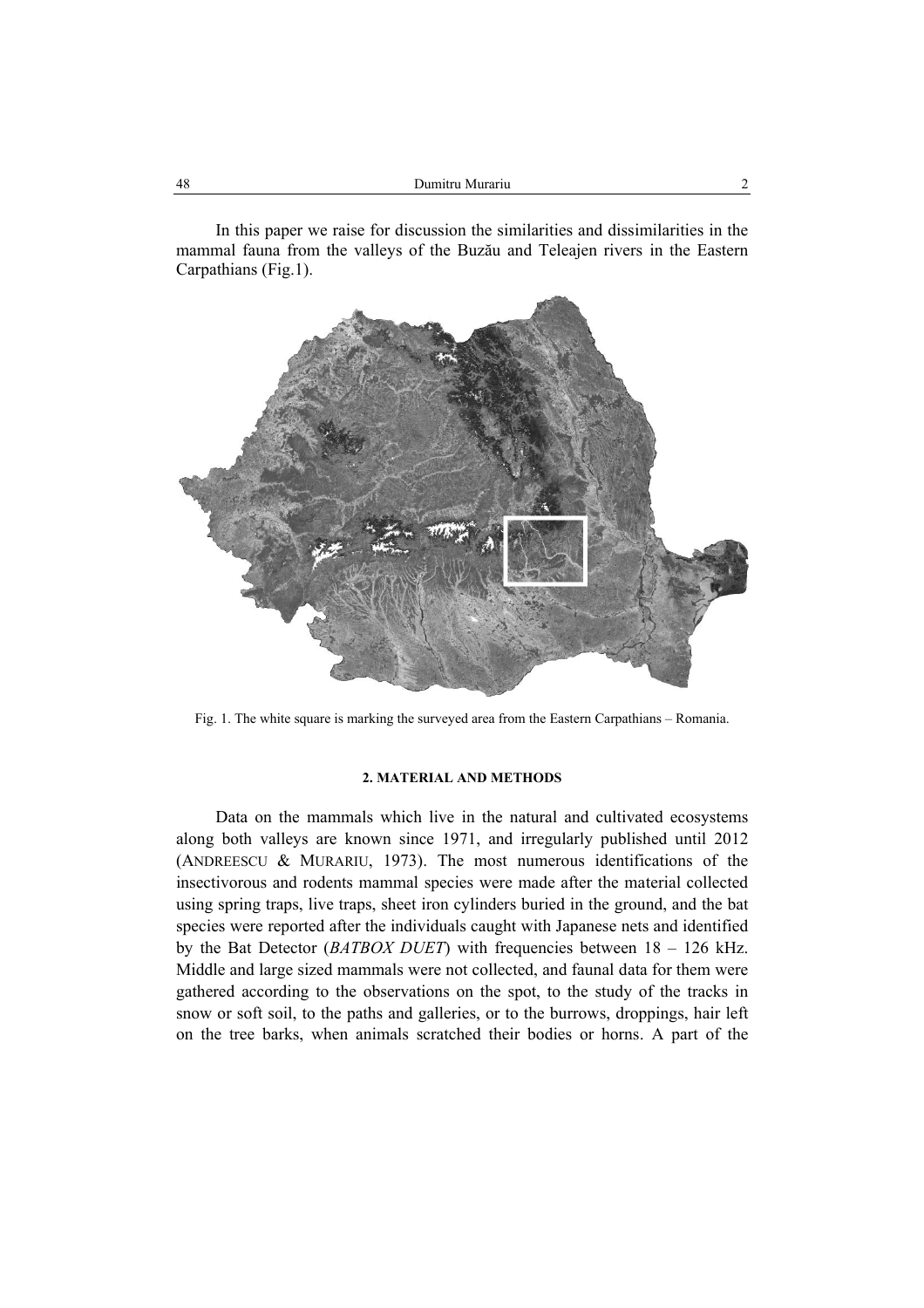information of hunting interest were got from the County Associations of the Sport Hunters and Fishermen and from the Forest Departments of the two counties (Prahova and Buzău) or directly, from the forest rangers. After 2000, the ultrasound Bat Detector was used for the identification of the bat species. Collected specimens were measured, weighed, labelled with the provisory identifications and preserved in 70% ethylic alcohol for the collections of "Grigore Antipa" National Museum of Natural History of Bucharest.

#### **3. RESULTS AND DISCUSSIONS**

Along annual seasons and year by year, mammal populations change in the structure of the individuals by age, in the sex ratio and from numerical point of view. In spring, populations of each species are represented by the smallest number of individuals, because in winter, besides the unfavourable environmental factors, there is a pressure of the birds of prey and of the carnivorous mammals on the small-sized ones, and on the species of hunting interest from legal hunting or poaching. Such pressures affect the mammal species which are active all over the year. Those which adapted to winter hibernating also pay their numerical tribute, by the disturbing of their shelters (as most of the bats from caves, church steeples and lofts) and by the risk of the insufficient resources accumulated in autumn, in order to be enough vigorous in spring. Just because of the long winter fast, the breeding of most of the bat species is in autumn, and ovulation and egg fecundation, in spring.

Among insectivorous mammals, 9 species belonging to five genera of three families were identified, in both Valleys (Buzău and Teleajen – Fig. 2), from plainy level to the alpine one, as follows:

# Order **INSECTIVORA** Bowdich, 1821 Family **Erinaceidae** Bonaparte, 1838

*Erinaceus concolor* Martin, 1838 was observed in both studied sectors, both in the plain areas and the hilly ones; it was not present in the mountain area (Tab. 1). The density of the individuals is greater in the plain area (approximately 3–4 individuals/10 ha) than in the hills (1–2 individual/10 ha).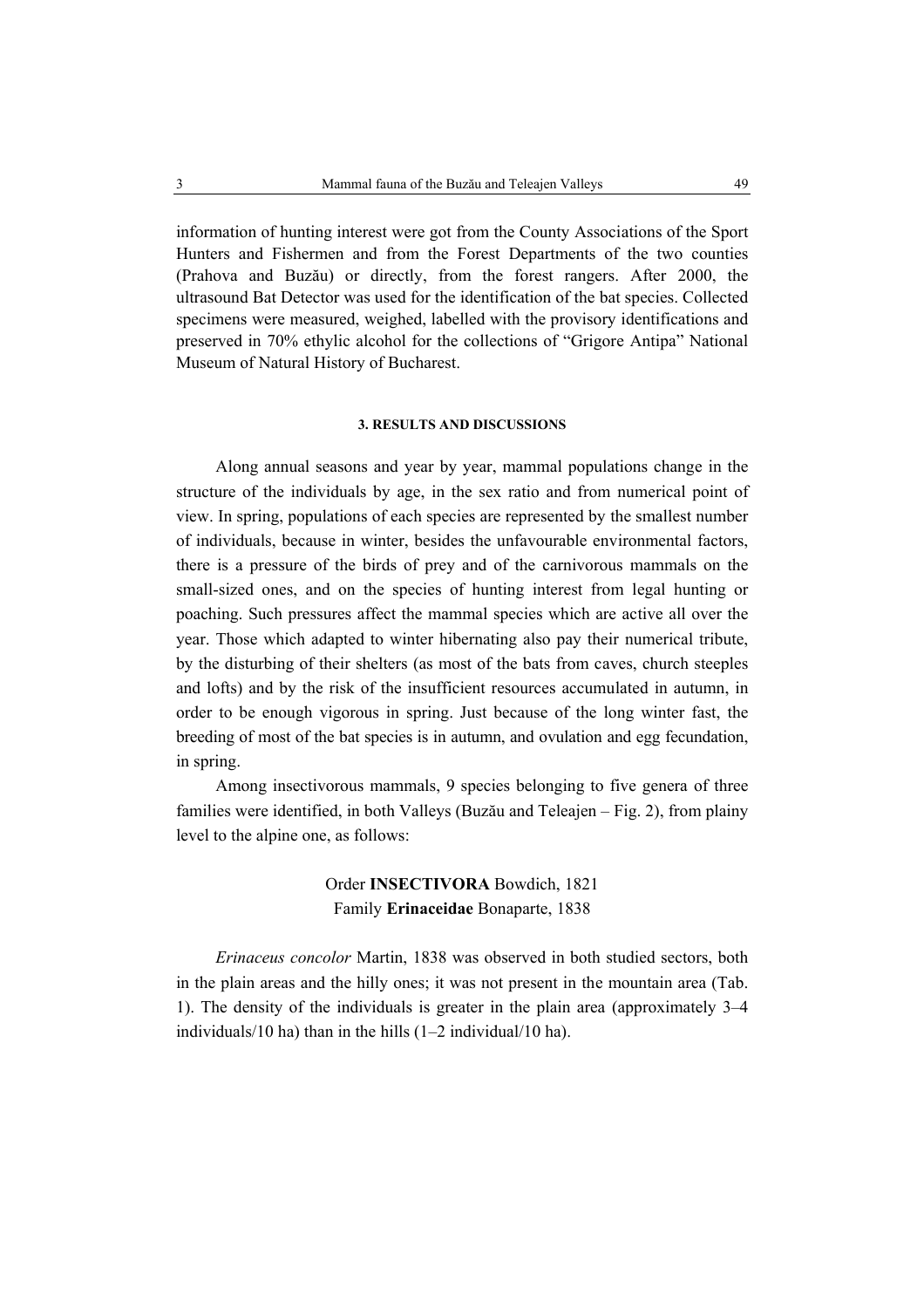

Fig. 2. Map of the surveyed area between the Buzău and Telajen rivers – Eastern Carpathians.

In both areas, the tendency of the urchin populations run low, mainly because of the anthropic pressure followed by the carnivores (including the stray dogs) hunting activity. The Eastern Hare populations are not sufficiently evaluated in order to get a protection statute, but it can be considered a vulnerable species.

### Family **Talpidae** Gray, 1825

*Talpa europaea* L., 1758 occurs in both studied sectors, from the plain level to the mountain area, with a higher density in the areas with low altitudes (Tab. 1). It prefers the well structured light lands, with humus, in which there is its base food, too – the earthworms. It is not welcomed in grass plots and in cultivated lands or in nurseries, because it makes mounds of earth and makes more difficult the grass mowing, and because of its galleries (for instance, in nurseries) it generates the drying of the cultivated plants. On the other hand, it feeds on insect larvae and adults, harmful to cultivated plants, thus being a useful species. Digging the galleries, it takes out the soil from the lower horizons and allows the soil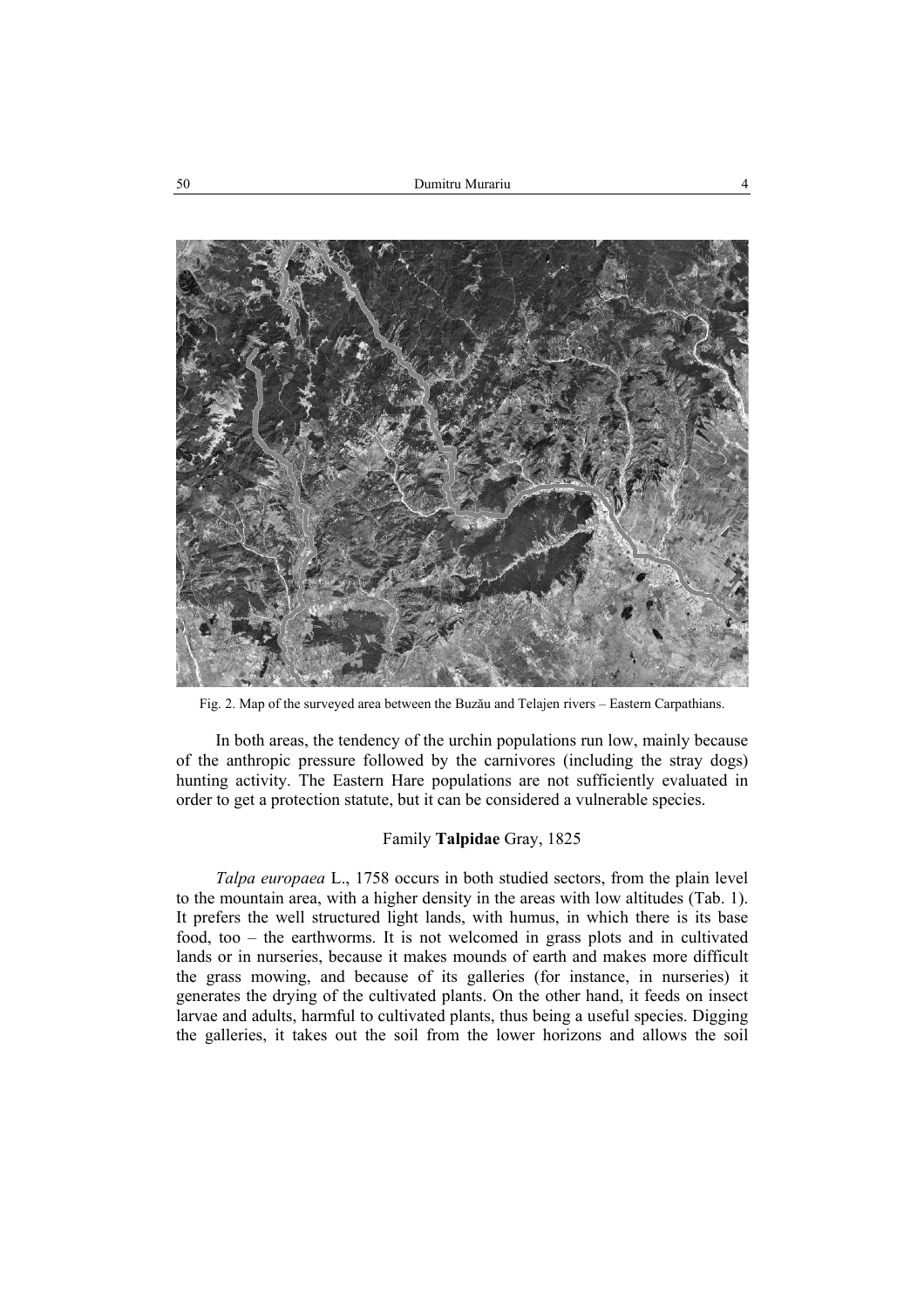ventilation, as well as the deep infiltration of the rainfall water, favouring the preserving of a high humidity degree in the ground. The low density of the European mole in the mountain area could be explained, on the one hand, because of the altitude increasing, an on the other hand, because of the large surfaces with rocks, which are not proper for digging the gallery net. European mole populations are not very well evaluated for getting a protection statute, but it can be considered a species with stable populations.

#### Family **Soricidae** (Gray, 1821)

*Sorex araneus* L., 1758 has a distribution almost similar to *E. concolor*, but it is represented by more numerous populations (Tab. 1) in the lower areas (around  $6 -$ 8 individuals/5ha), more reduced in the hills (app.  $3 - 4$  ind./5ha), and very rare or even absent in the mountains (app.  $2 - 3$  ind./10 ha). Along both studied valleys, it is important in the trophic relationships, being component in the food of the birds of prey and carnivorous mammals. It has the habit to dig galleries, not matter how superficial they are, as in the leaf layer of the deciduous forests, it looks for the same type of soil preferred by *T. europaea*. Common shrew populations are not sufficiently well evaluated for getting a protection statute, but it can be considered a species with relatively stable populations.

*Sorex minutus* L., 1766 is present in small populations in the plain area of the two valleys, but it is more frequent in the hilly and mountain ones (Tab. 1). In comparison with the previous species, it has much numerically reduced populations (in the mountain area having a density of  $1 - 2$  ind./10 ha). It hasn't an important biomass, but it is within the trophic relationships of the ecosystems of the Buzău and Teleajen valleys. Eurasian pygmy shrew populations are not sufficiently well evaluated for getting a protection statute, but it can be considered a vulnerable species

*Sorex alpinus* Schinz, 1837 it is reported for the first time from the Teleajen Valley (Tab. 1), above the locality Cheia, in Zăganu Mountain and in Muntele Roşu, near the water flows or in muddy places. In the Romanian fauna, it was also reported from Făgăraş and Ţarcu mountains i in the Southern Carpathians (MURARIU & BENEDEK, 2005). Also, in the southern part of the Eastern Carpathians, the species is represented by small and isolated populations, with a density of only 1 individual /10 ha. In the Red Book of Vertebrates from Romania (C.R.V.R. by BOTNARIUC & TATOLE, 2005) it is considered a vulnerable species.

*Neomys fodiens* (Pennant, 1771) is present along the studied valleys, without going further from the water flows, tributaries to the Buzău and Teleajen rivers, in the plain, hilly and mountain areas (Tab. 1). Its populations are very small, with a density of only 1–2 ind. /10 ha, regardless of the altitude. In C.R.V.R. it is considered endangered species.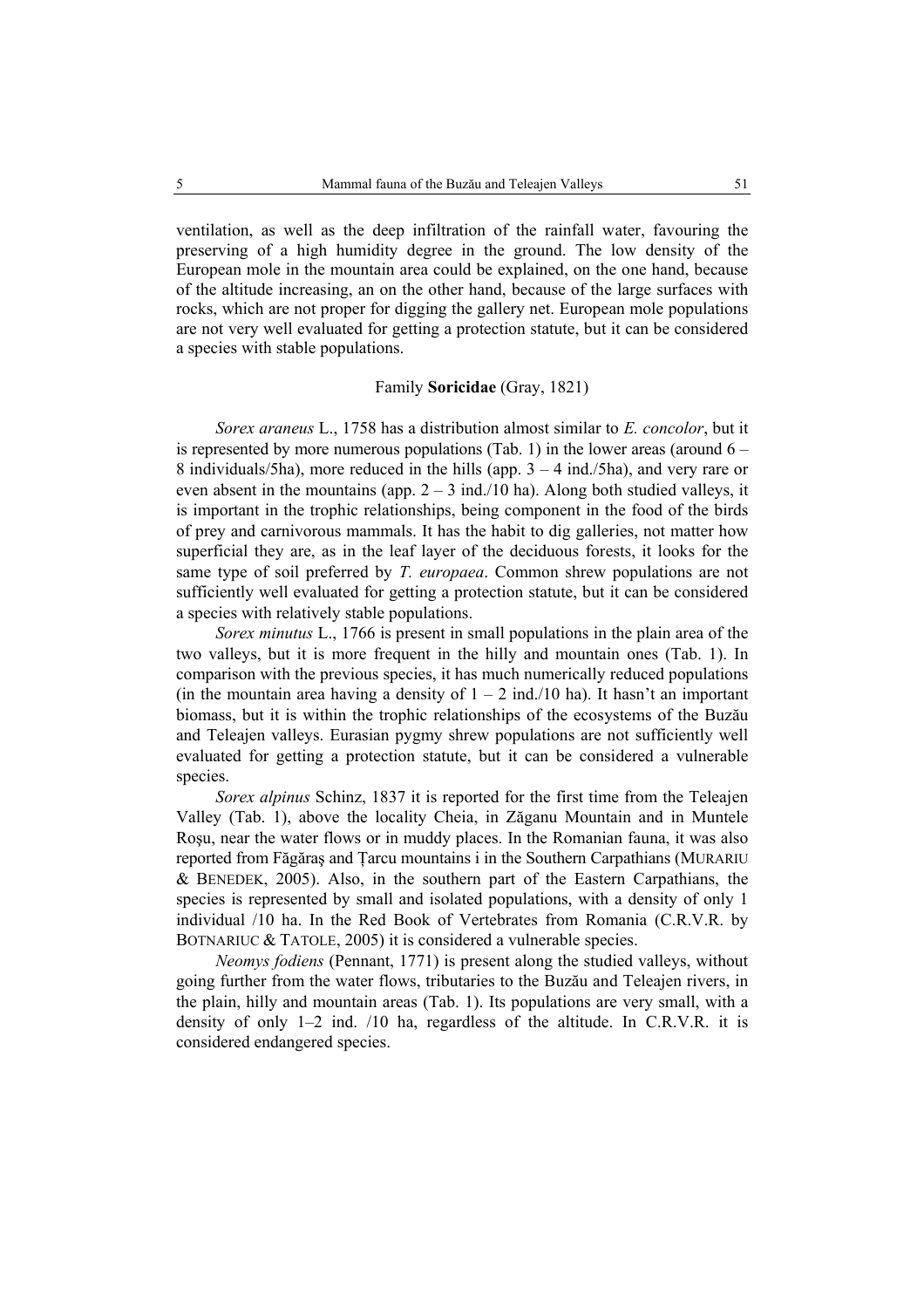| $\sim$<br>Dumitru Murariu<br>ے ر |  |
|----------------------------------|--|
|                                  |  |

*Neomys anomalus* Cabrera, 1907 is rarer than the previous species, with an approximate density of 2 ind./15 ha, only in plain and hilly areas of the both studied sites (Tab. 1). In C.R.V.R. it is considered endangered species.

*Crocidura suaveolens* (Pallas, 1811) occurs only in the plain and hilly areas, in both studied valleys, in well grass plated habitats, but also in orchards and cereal cultures (Tab. 1). It hasn't numerous populations and in C.R.V.R. it is considered vulnerable species.

*C. leucodon* (Hermann, 1780) rare occurred, only in the plain area of the Buzău Valley (Tab. 1). The populations of the Bicolored shrew are not well evaluated in order to get a protection statute, but because of the anthropic pressure and habitat changes, it can be considered a vulnerable species.

#### *Table 1*

Altiudinal distribution of the insectivore mammals collected and observed on the Buzău and Teleajen Valleys – Eastern Carptahians

| Species                                |        | Buzăului<br>Valley |        | Teleajenului<br>Valley | Statute   |        |      |
|----------------------------------------|--------|--------------------|--------|------------------------|-----------|--------|------|
|                                        | Plain  | Hill               | Mount. | Plain                  | Hill      | Mount. |      |
| <i>Erinaceus concolor</i> Martin, 1838 | $^+$   | $^{+}$             |        | $^{+}$                 | $^{+}$    |        | N.E. |
| Talpa europaea L., 1758                | $^{+}$ | $^{+}$             | $^{+}$ | $^{+}$                 | $^{+}$    | $^{+}$ | N.E. |
| Sorex araneus L., 1758                 | $^{+}$ | $^{+}$             | $+$    | $^{+}$                 | $^{+}$    | $^{+}$ | N.E. |
| Sorex minutus L., 1766                 |        | $^{+}$             | $+$    |                        | $+$       | $^{+}$ | N.E. |
| Sorex alpinus Schinz, 1837             |        |                    |        |                        |           | $+$    | V    |
| Neomys fodiens (Pennant, 1771)         | $^+$   | $^{+}$             |        | $^{+}$                 | $^{+}$    | $^{+}$ | P    |
| Neomys anomalus Cabrera, 1907          | $^{+}$ | $^{+}$             |        | $^{+}$                 | $\ddot{}$ |        | P    |
| Crocidura suaveolens (Pallas, 1811)    | $+$    | $+$                |        | $+$                    | $\ddot{}$ |        | v    |
| Crocidura leucodon (Hermann, 1780)     | $^{+}$ | _                  |        |                        |           |        | N.E. |

The bat order is represented in the studied areas by 11 species, belonging to six genera and two families.

# Order **CHIROPTERA** Blumenbach, 1779 Family **Rhinolophidae** Bell, 1836

*Rhinolophus ferrumequinum* (Schreber, 1774) was observed and identified only in the hilly areas of both valleys (Tab. 2), knowing that in summer, the individuals of this species leave the hibernation shelters (usually from caves or rock fissures) and shelter in tree hollows and lofts of the houses. Often, it was identified in the feeding habitats together with *Myotis myotis*. In C.R.V.R., it is considered vulnerable species. Worldwide, it is included in  $AI - DH<sup>1</sup>$  and  $AII<sup>2</sup> -$ DH;

<sup>1&</sup>lt;sup>1</sup> <sup>1</sup>Annex I – Habitat Directive  $92/43/EEC$  with animal and plant species which need specific conservation measures of the habitats.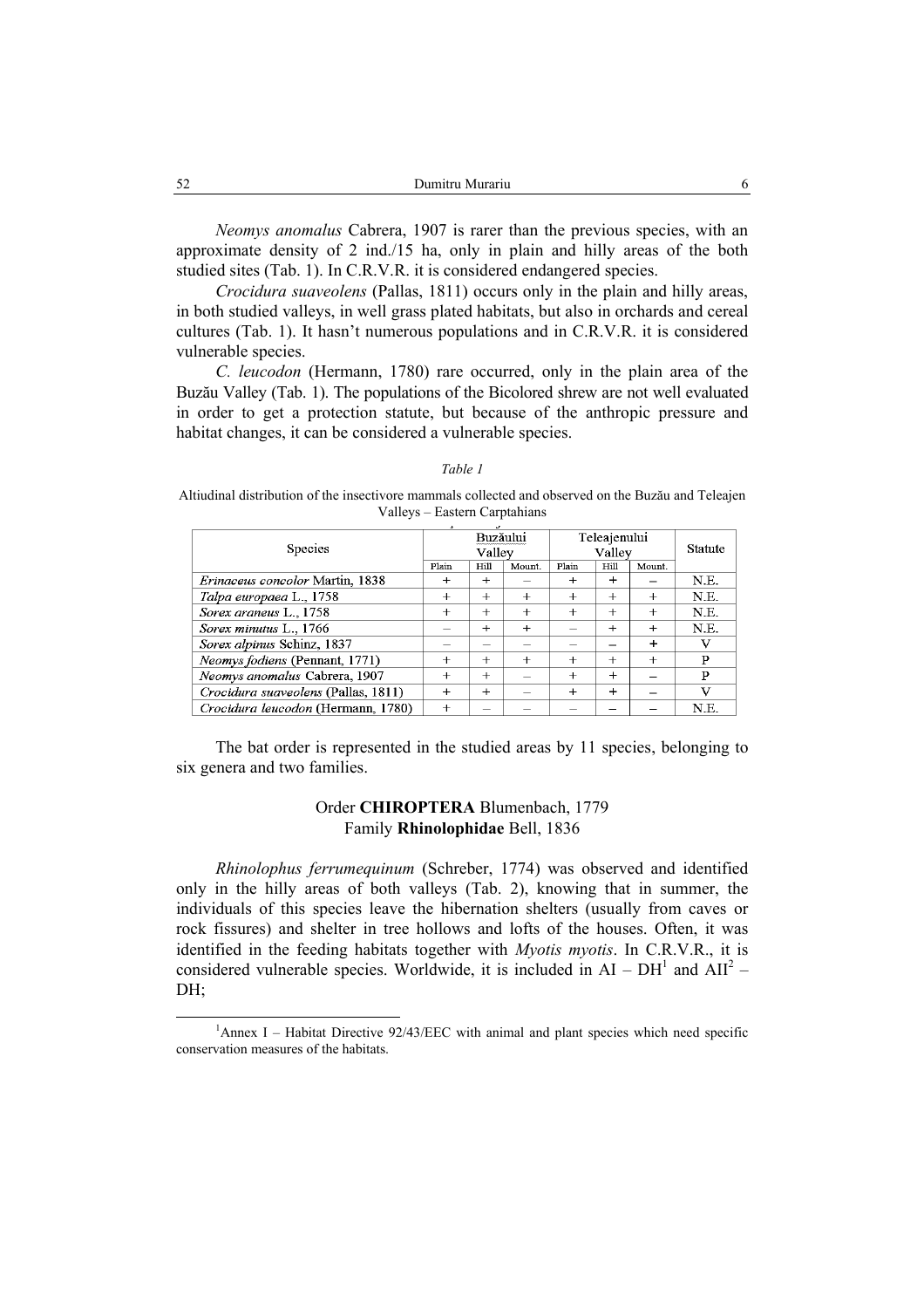balconies. Kuhl's pipistrelle populations are not well evaluated for getting a protection statute, but the species is included in the list of the chiropterans with numerical decline populations.

*Plecotus auritus* (L., 1758) was observed only in the Teleajen Valley, in the locality Cheia, at the feet of Zăganu Mountain (Tab. 2). In C.R.V.R., it is considered a vulnerable species. Internationally, it is included in AI – DH and AII – DH.

*Plecotus austriacus* (Fischer, 1829) was identified only in the Buzău Valley, in the locality Gura Siriului (Tab. 2). In C.R.V.R. it is considered endangered species. In the world, it is included in AI – DH and AII – DH.

*Vespertilio murinus* L., 1758 was reported for both valleys, at low altitude (Tab. 2). Usually, it shelters in lofts and in household annexes. In C.R.V.R., it is considered an endangered species. In the world, it is included in AI – DH and AII – DH.

*Table 2*  Altitudinal distribution of Chiroptera and Lagomorpha species observed and collected on the Buzău and Teleajen Valleys

|                                           |                 | <b>Statute</b> |                          |                     |                              |                          |               |
|-------------------------------------------|-----------------|----------------|--------------------------|---------------------|------------------------------|--------------------------|---------------|
|                                           | Buzaului Valley |                |                          | Teleajenului Valley |                              |                          |               |
| Species                                   | Plain           | Hill           | Mt.                      | Plain               | Hill                         | Mt.                      |               |
| Rhinolophus<br>ferrumequinum              |                 | $+$            |                          |                     | $+$                          |                          | $V$ ;0.i.     |
| (Screbere, 1774)                          |                 |                |                          |                     |                              |                          |               |
| Rhinolophus hipposideros (Bechtsein,      |                 |                | $^{+}$                   |                     |                              | $+$                      | $V:$ 0.1.     |
| 1800)                                     |                 |                |                          |                     |                              |                          |               |
| <i>Myotis myotis</i> (Borkenhausen, 1779) | $^{+}$          | $+$            | $\overline{\phantom{0}}$ | $+$                 | $+$                          | $\overline{\phantom{0}}$ | P.o.i.        |
| M. daubentonii (Kuhl, 1819)               |                 | $+$            | $\overline{\phantom{a}}$ | $+$                 | $+$                          | $\overline{\phantom{0}}$ | $V$ ; $o.i$ . |
| Nyctalus noctula (Schreber, 1774)         |                 | $^{+}$         | $\overline{\phantom{0}}$ | $+$                 | $+$                          | $\overline{\phantom{0}}$ | N.E.          |
| Pipistrellus pipistrellus<br>(Schreber,   |                 |                | $^{+}$                   |                     |                              | $^{+}$                   | N.E.          |
| 1774)                                     |                 |                |                          |                     |                              |                          |               |
| P. pygmaeus Leach, 1825                   |                 | -              | $\overline{\phantom{a}}$ |                     | $+$                          | $\overline{\phantom{a}}$ | N.E.          |
| P. kuhlii (Kuhl, 1817)                    |                 | $^{+}$         | $\overline{\phantom{0}}$ |                     |                              | $\overline{\phantom{0}}$ | N.E.          |
| Plecotus auritus (L., 1758)               |                 |                | $\overline{\phantom{0}}$ |                     |                              | $+$                      | $V: 0.1$ .    |
| P. austriacus (Fischer, 1829)             |                 | $^{+}$         | $\overline{\phantom{0}}$ |                     | $\qquad \qquad \blacksquare$ | $\overline{\phantom{0}}$ | P.o.i.        |
| Vespertilio murinus L., 1758              | $^{+}$          | -              | $\overline{\phantom{a}}$ | $+$                 | $\overline{\phantom{0}}$     | $\overline{\phantom{0}}$ | P.o.i.        |
| Lepus europaeus Pallas, 1778              | $^{+}$          | $^{+}$         | $^{+}$                   | $+$                 | $^{+}$                       | $^{+}$                   | <b>CIN</b>    |

In the studied sites, the hares are represented by a single species:

### Order **LAGOMORPHA** Brandt, 1855 Family **Leporidae** Gray, 1821

*Lepus europaeus* Pallas, 1778 is a common species in all types of habitats spreaded along both studied valleys. The individual density is higher (about 3 ind./5 ha) in field areas than in the mountain ones, where there is 1 ind./5 ha. It has no protection statute, but as a species of hunting interest it is included in A 1 of the Law 103/1996.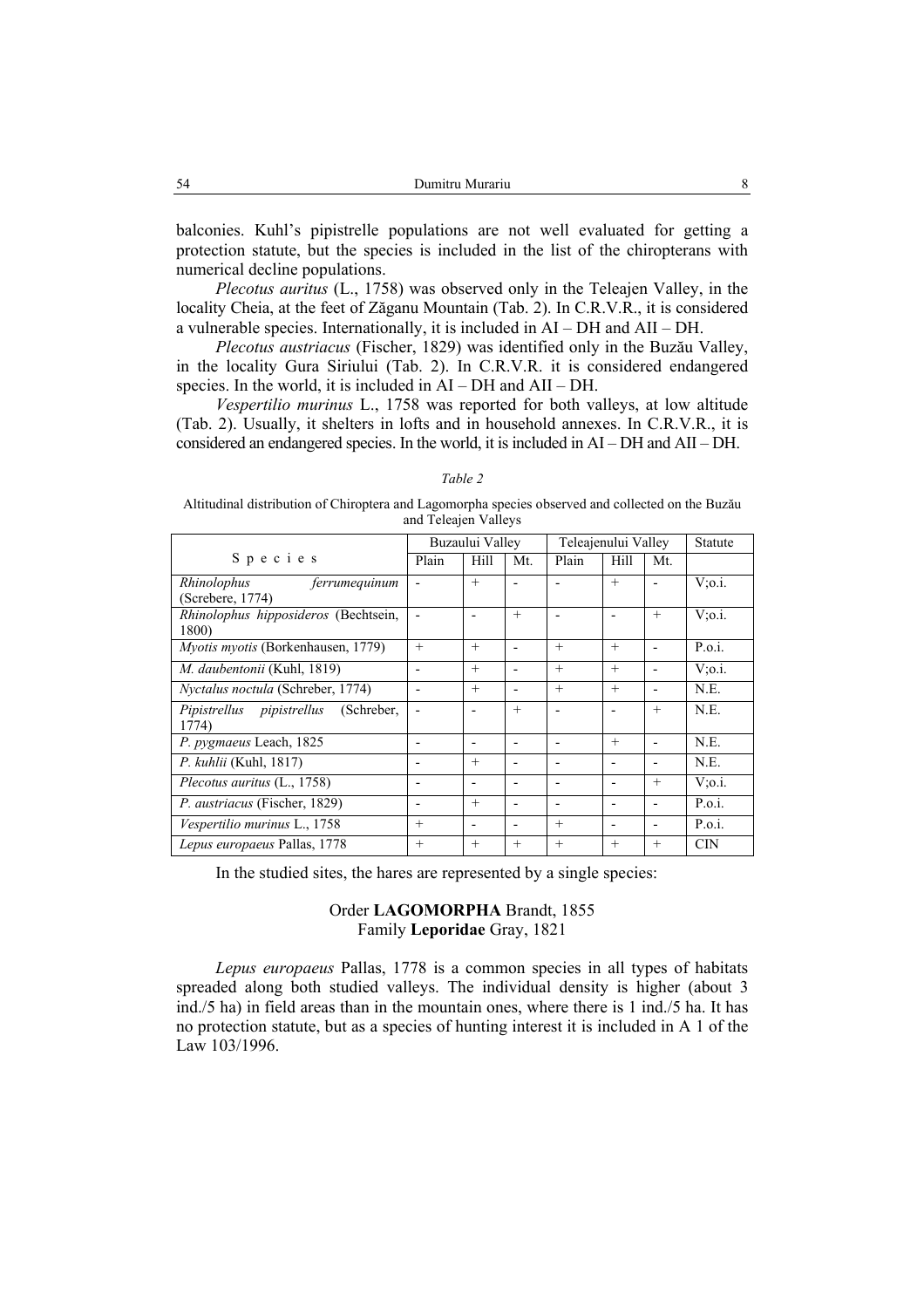Rodents are the most numerous, being represented by 20 species which belong to 14 genera of five families:

# Order **RODENTIA** Bowdich, 1821 Family **Sciuridae** Gray, 1821

*Sciurus vulgaris* L., 1758 it is a species present in deciduous and coniferous forests, in the hilly and mountain areas of both studied regions (Tab. 3). It hasn't got a special protection statute, but it is included in A 1 of the Law 103/1996 as a species of hunting interest.

*Spermophilus citellus* (Linnaeus, 1766) was observed only in Buzău Valley, near locality Beilic – on the bank of the Buzău River (Tab. 3). It hasn't a uniform distribution and therefore the density of its isolated populations is relevant only for restricted habitats in which it is present; in such kind of habitats 20 ind./ha can exist. In C.R.V.R. it is considered an endangered species. Internationally, it is included in AI – DH and AII – DH.

### Family **Myoxidae** Gray, 1821

*Muscardinus avellanarius* (L., 1758) was observed in bushes with *Crataegus*  and *Corilus*, in undergrowths and forest skirts, in the plain and mountain areas, along the valleys of Buzău and Teleajen (Tab. 3). Globular nests are made in difficultly accessed vegetal thickets. It is a species with small populations, with a density of about 2 ind./ha. In C.R.V.R. it is considered a vulnerable species and it is included in the Annexes of the Law 13/1993 of adhesion of Romania to Bern Convention/1979.

*Myoxus glis* (L., 1758) was observed in both studied valleys, only in hilly and mountain areas, in the oak and beech forests, near water flows with high grassy vegetation (Tab. 3). If a familial group of this species was observed in a certain place, another one could be found at a distance of 600 – 800 m farther. That means the density is low, of about 2 ind./ha. In C.R.V.R. it is considered a vulnerable species and it is included in the Annexes of the Law 13/1993 of adhesion of Romania to Bern Convention/1979.

## Family **Cricetidae** Rochebrune, 1883

*Cricetus cricetus* (L., 1758) was observed only in the Buzău floodplain, near the alfalfa cultures and in the fallow lands of Mărculeşti locality (Tab. 3). In C.R.V.R. it is considered a vulnerable species. It is included in the Annexes of the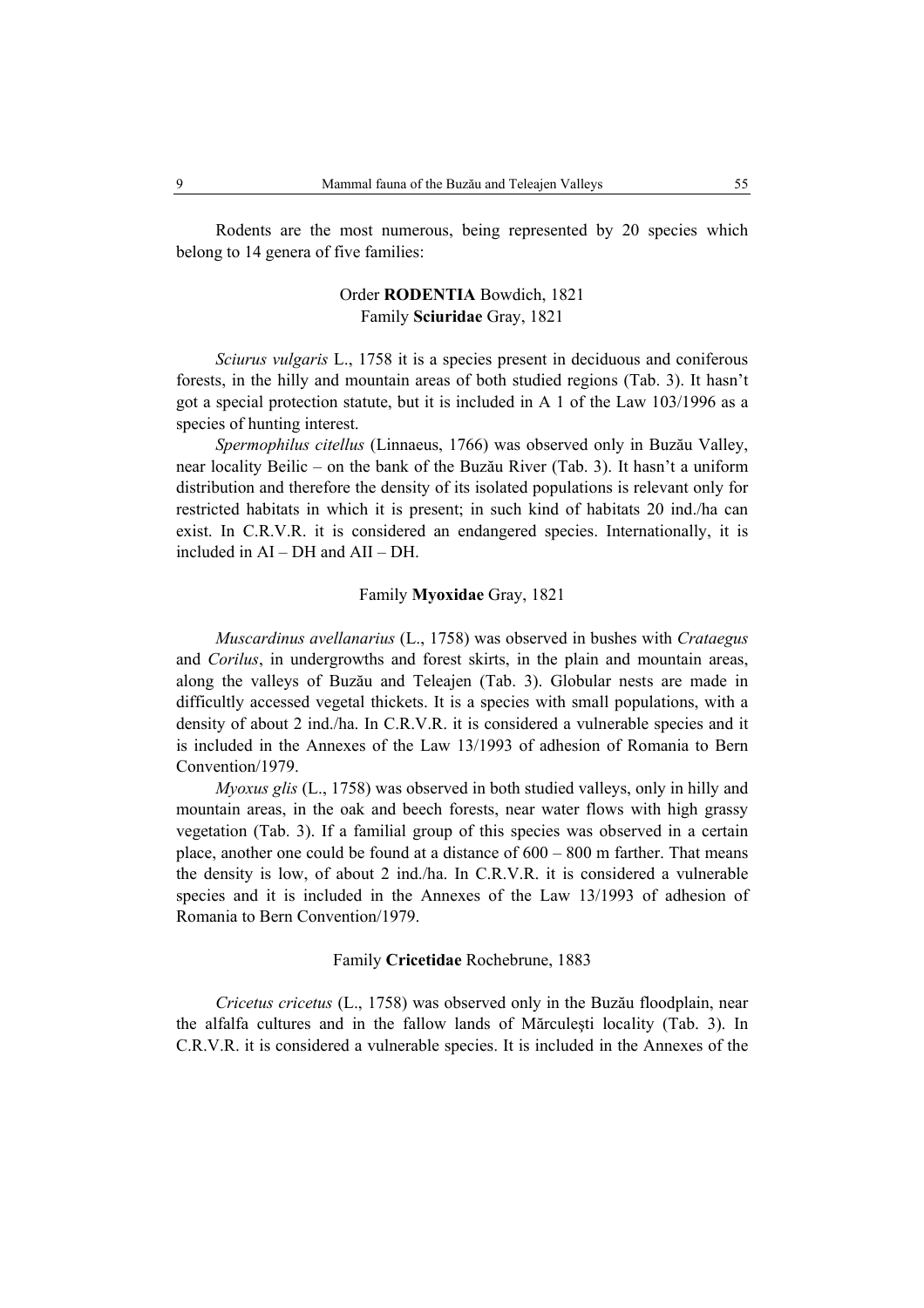Law 13/1993 of adhesion of Romania to Bern Convention/1979 and in the Law 462 on the protected natural areas, conservation of the natural habitats, of wild flora and fauna.

### Family **Arvicolidae** Gray, 1821

*Myodes (=Clethrionomys) glareolus* Schreber, 1780 is a relatively common species along the two valleys, but only in the hilly and mountain areas (Tab. 3). Evaluating the individual territory at about  $600 - 700$  m<sup>2</sup>, it results a density of  $16 - 18$ ind./ha. It prefers forest habitats but with grassy vegetation in forest skirts and clearings; in the middle of the forest it shelters under the stones and digs galleries under the leaf layer, if there are Gramineae in the neighbourhood, its main food. It also feeds on moss, mushrooms, as well as on insect larvae, little gastropods. Bank vole populations are not sufficiently evaluated in order to get a protection statute, but it can be considered a species with stable population.

*Arvicola terrestris terrestris* (L., 1758) is present in both studied sites, but only at low altitude and it is strictly bound of the water flows, with marshy vegetation, in which the sedge, mace and reed are prevalent (Tab. 3). Water vole populations are not evaluated enough for getting as protection statute, but it can be considered a species with stable populations.

*Arvicola terrestris scherman* (Shaw, 1801) was observed in both sites, but only along the water flows and near the marshes invaded by aquatic vegetation, from the mountain areas (Tab. 3). In C.R.V.R. is considered vulnerable species.

*Microtus arvalis* (Pallas, 1779) is common in the studied sites, from plain to about 1400 m altitude (e.g. near the Challet from the shore of Lacul Vulturilor) and to the level of the Muntele Roşu Challet, upstream Telajen Valley (Tab. 3 and Fig. 5). It is known as a species which has periodical explosive breeding (once to  $4 - 5$ ) ani), but in our collecting and observations made in the two sites, along 30 years, invasive phenomena did not occur. Checking individual territories of 1000 – 1500 m<sup>2</sup>, it means that the individual density is of about 10/ha. Common vole populations are not sufficiently evaluated for getting a protection statute, but it can be considered a species with stable populations.

*Microtus* (= *Pitymys* Mc Murtrie, 1831) *subterraneus* (de Sélys-Longschamps, 1836) was observed only in the plain and hilly areas of the two studied sites (Tab. 3). It is less competitive than *M. arvalis* and has smaller populations. Therefore the density is lower (about 2–3 ind/ha). European pine vole populations are not well evaluated for getting a protection statute, but it can be considered a species with stable populations.

*Microtus agrestis* (L., 1761), generally, has a slightly larger size than *M. arvalis*. I identified it only in mountain habitats, in both sites (Tab. 4). It prefers the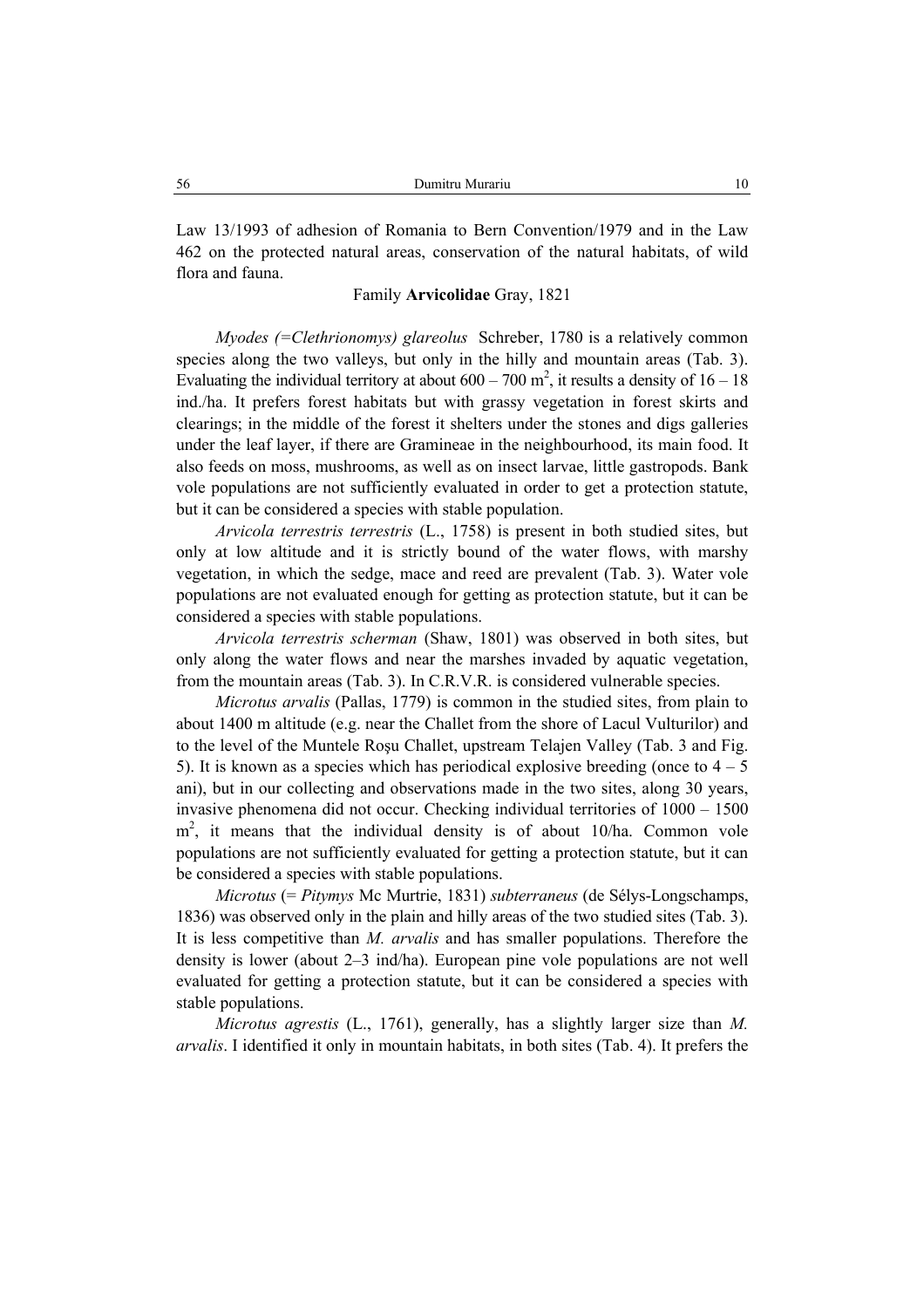places with a high humidity degree, with sedge, club rush and reed. In C.R.V.R., it is considered a vulnerable species.

*Chionomys nivalis* (Martins, 1842) was identified only after the traces from the sand under the rocks of the Zăganu Mountain and Siriu Massif (Tab. 4). The difference from the other species of the genus was made after the size, sand tracks and droppings, which are bigger. In C.R.V.R. it is considered a vulnerable species

*Ondatra zibethicus* (L., 1766) was observed in both sites, only along the water flows from plain and hilly areas (Tab. 4). It is included in Annex 1 of the Law 103/1996.

#### Family **Muridae** Gray, 1821

*Micromys minutus* (Pallas, 1771) was identified only in the plain area, after a nest found in the high grassy vegetation from Buzău Valley (Tab. 4). In C.R.V.R. it is considered vulnerable species.

*Apodemus sylvaticus* (L., 1758) is the species present in all types of habitats, at all altitudes of both sites (Tab. 4). Having individual territories of 1800 – 2000 m<sup>2</sup>, the density is estimated at 4 ind/ha. Wood mouse populations are not well evaluated in order to get a protection statute, but it can be considered a species with stable populations.

*Apodemus flavicollis* (Melchior, 1834) was identified only in the habitats of compact forest from hilly and mountain areas of both sites (Tab. 4). It is represented by smaller populations than those of the species *A. sylvaticus* and the density is not higher than 2 ind./ha. Yellow-necked mouse populations are not sufficiently evaluated for getting a protection statute, but it can be considered a species with stable populations.

*Apodemus agrarius* (Pallas, 1771) occurs only in Buzău Valley, in the plain, in grassy vegetation from places with high humidity (Tab. 4). The density of the individuals is of  $5 - 6/h$ a. Striped field mouse populations are not sufficiently evaluated in order to get a protection statute, but it can be considered a species with stable populations.

*Mus spicilegus* Petenyi, 1882 was identified based on tumuli (small hills) filled up with ears of grains, spontaneous and cultivated plant inflorescences. It was recorded from low altitudes to middle altitudes and its presence was noticed only in the Buzau Valley.

*Mus musculus* L., 1766 was present in both studied sites (Tab. 4), with a higher density (about  $15 - 20$  ind/ha) in low altitude areas, rarer in the hilly ones, and of only  $1 - 2$  ind./ha in the mountain areas. The species populations tend to increase and do not need protection measures.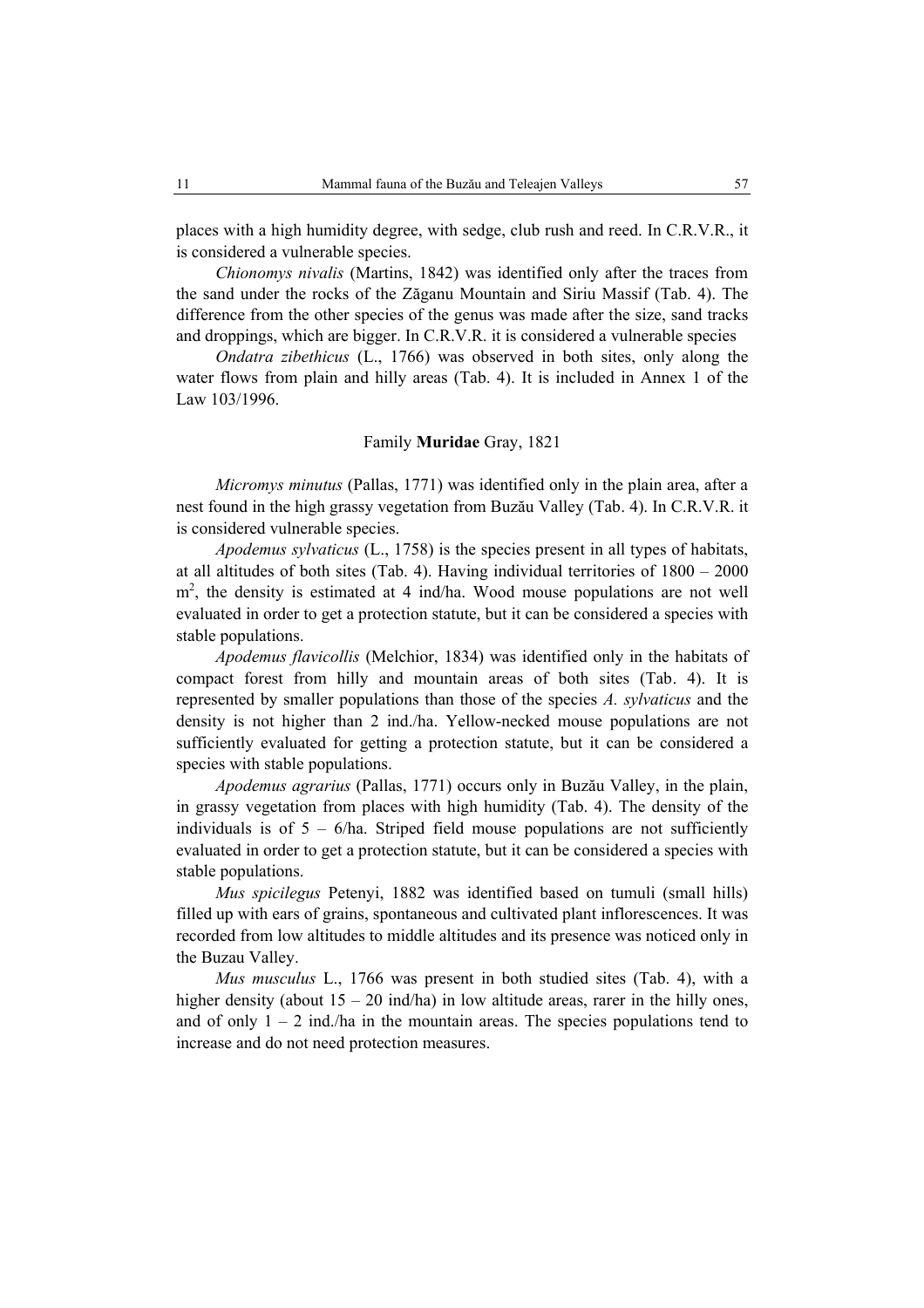### *Table 3*

Altitudinal distribution of some collected and observed rodent species on Buzău and Teleajen Valleys

| Buzăului<br>Vallev |           |           |                          | Statute                  |           |                        |
|--------------------|-----------|-----------|--------------------------|--------------------------|-----------|------------------------|
| Plain              | Hill      | Mount.    | Plain                    | Hill                     | Mount.    |                        |
|                    | $^{+}$    | $+$       | $\overline{\phantom{0}}$ | $+$                      | $\ddot{}$ | CIN                    |
| $^{+}$             |           |           |                          |                          |           | P: o.i.                |
|                    |           |           |                          |                          |           |                        |
| $\ddot{}$          | $^{+}$    | $+$       | ÷                        | $+$                      | ÷         | V: 0.i.                |
|                    |           |           |                          |                          |           |                        |
|                    | $\ddot{}$ | $\ddot{}$ | -                        | $\ddot{}$                | $\ddot{}$ | V: o.i.                |
| $^{+}$             | -         |           |                          | $\overline{\phantom{a}}$ |           | P: 0.i.                |
|                    | $^{+}$    | $^{+}$    |                          | $\ddot{}$                | $\ddot{}$ | N.E.                   |
|                    |           |           |                          |                          |           |                        |
| $^{+}$             |           |           | $\ddot{}$                |                          |           | N.E.                   |
|                    |           |           |                          |                          |           |                        |
|                    | -         | $^{+}$    |                          |                          | $\div$    | $\mathbf{V}$           |
|                    |           |           |                          |                          |           |                        |
| $^{+}$             | $^{+}$    | $^{+}$    | $^{+}$                   | $^{+}$                   | $^{+}$    | N.E.                   |
| $^{+}$             | $^{+}$    |           | $\ddot{}$                | $^{+}$                   | -         | N.E.                   |
|                    |           |           |                          |                          |           |                        |
|                    |           |           |                          |                          |           | Teleajenului<br>Valley |

#### *Table 4*

Altitudinal distribution of some collected and observed rodent species on Buzău and Teleajen Valleys

| Species                               |                          | Buzăului<br>Valley |        | Teleajenului<br>Vallev |        |        | Statute |
|---------------------------------------|--------------------------|--------------------|--------|------------------------|--------|--------|---------|
|                                       | Plain                    | Hill               | Mount. | Plain                  | Hill   | Mount. |         |
| Microtus agrestis $(L., 1761)$        |                          |                    | $^{+}$ |                        |        | $^{+}$ | v       |
| Chionomys nivalis (Martins, 1842)     |                          |                    | $^{+}$ |                        |        | $^{+}$ | V       |
| Ondatra zibethicus (L., 1766)         | $^{+}$                   | $^{+}$             |        | $^{+}$                 | $^{+}$ |        | O.1.    |
| Micromys minutus (Pallas, 1771)       | $^{+}$                   |                    |        |                        |        |        | N.E.    |
| Apodemus sylvaticus (L., 1758)        | $^{+}$                   | $^{+}$             | $+$    | $^{+}$                 | $^{+}$ | $^{+}$ | N.E.    |
| Apodemus flavicollis (Melchior, 1834) | $\overline{\phantom{0}}$ | $^{+}$             | $^{+}$ |                        | $^{+}$ | $^{+}$ | N.E.    |
| Apodemus agrarius (Pallas, 1771)      | $^{+}$                   |                    |        |                        |        |        | N.E.    |
| Mus spicilegus Petenyi, 1882          | $+$                      |                    |        |                        |        |        | N.E.    |
| Mus musculus L., 1766                 | $^{+}$                   | $+$                | $+$    | $+$                    | $^{+}$ | $^{+}$ |         |
| Rattus norvegicus (Berkenhout, 1769)  | $^{+}$                   | $^{+}$             | $^{+}$ | $+$                    | $^{+}$ | $+$    |         |

*Rattus norvegicus* (Berkenhout, 1769) is the species with the largest adaptive plasticity, practically being present in the rural and urban environments, but also outside localities (Tab. 4). The species populations clearly tend to increase, and because the individuals are intermediary hosts for a series of pathogenic agents which can transmit contagious diseases to other animals and people control measures are necessary to be taken.

Carnivore mammals are represented only by the following 3 species:

# Order **CARNIVORA** Bowdich, 1821 Family **Canidae** Gray, 1821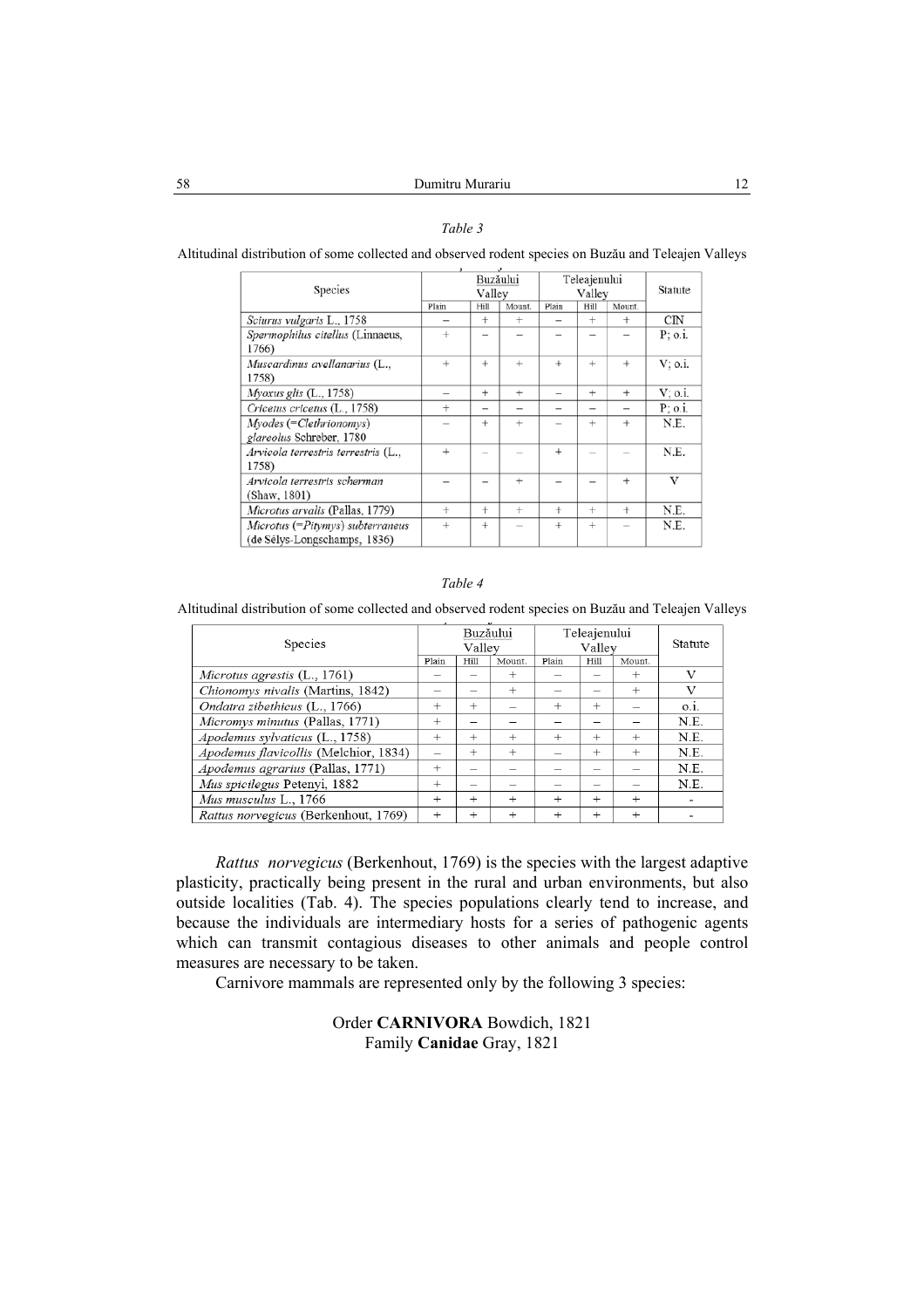*Canis lupus* L., 1758 was present in both studied sites, but only in mountain areas (Fig. 4 – left and Tab. 5). Shepherds blame it for damaging the populations of tamed animals, and the hunters, for decimating the individuals of the species of hunting interest. In C.R.V.R. it is considered a vulnerable species and it is included in Annex 1 of the Law 103/1996.



Fig. 3. Tracks of Canis lupus (left) and Cervus elpahus (right).

*Canis aureus* L., 1758 is a species with stable populations in the Romanian fauna, after 1980, when entered through Bulgaria. In Dobrogea, it enlarged its range westwards, in all Danube Floodplain. It was observed inside the Danube Delta, many times: in Letea and Caraorman islets, in Periparava, Tătaru and Sărăturile islets at Sfântu Gheorghe –Deltă (MURARIU, unpublished notes). Besides the first estimation according to which *C. aureus* would occupy a free niche, created after the range restriction of the species *C. lupus* in the Romanian territory, surely there also are other causes of the jackal range expansion. Climatic changes are also invoked in this explanation, but we have to take into consideration that in southern Europe (in Greece), species populations drastically decline, spreading northwards (Galaţi, Buzău – in the plain and hilly areas, Braşov, Maramureş) and westwards, through Serbia, Hungary, Croatia, Slovenia, up to Austria. We observed only trails of the species but we do not have any other information on its presence in Teleajen Valley, too (Tab. 5). In C.R.V.R. it is considered vulnerable species and it is included in the Annex 1 of the Law 103/1996.

*Vulpes vulpes* (L., 1758) occurs in both studied sites, in all altitudes (Tab. 5). It is of hunting interest and it is included in the Annex 1 of the Law 103/1996.

### Family **Ursidae** Gray, 1825

*Ursus arctos* L., 1758 is the species with a high mobility, covering an individual territory of 72  $km^2$  (Tab. 5). That means the bears might be counted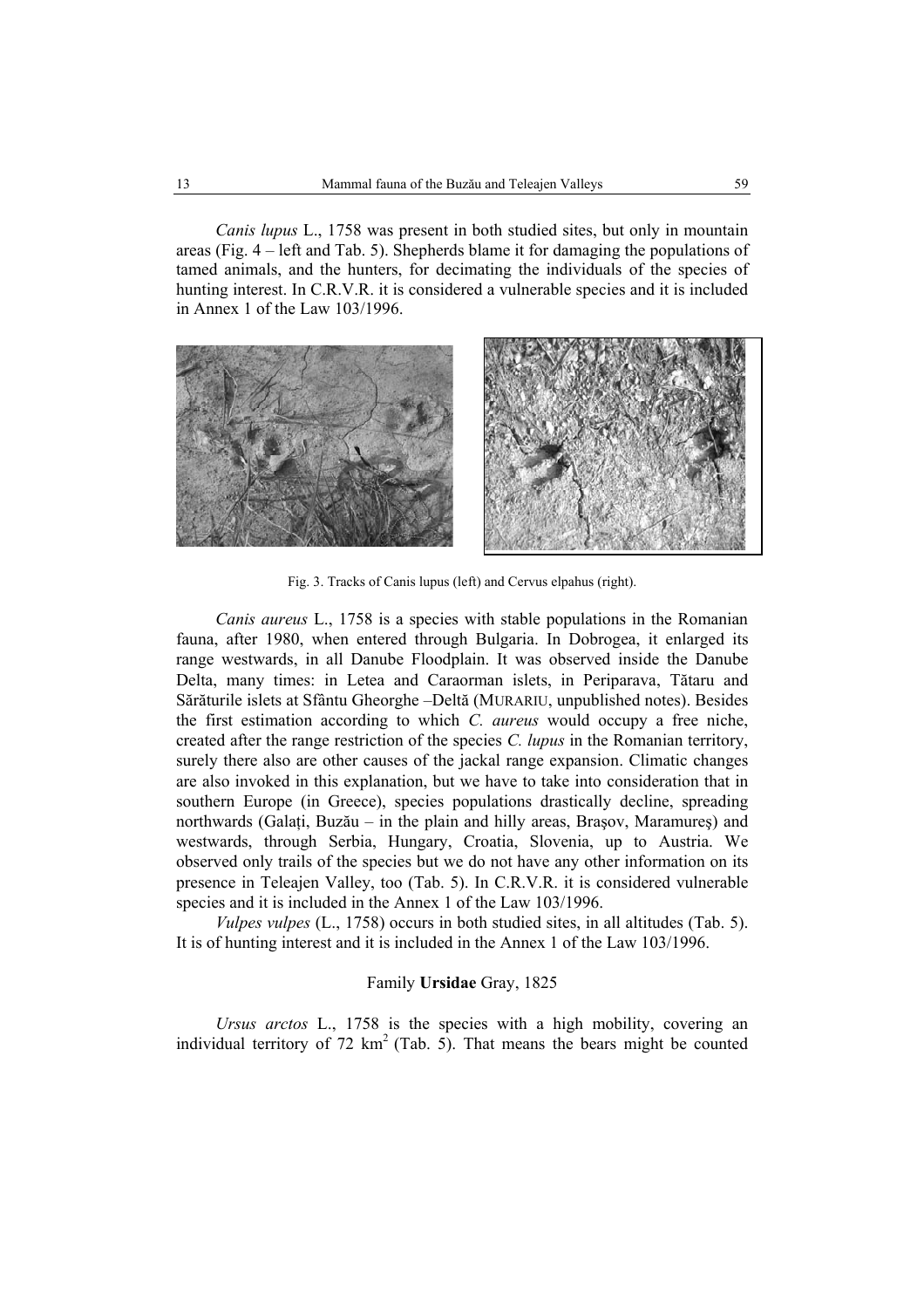repeatedly also from the opposite slopes or from different mountain massifs (Fig. 4), conducting to a possible over estimating of the populations. For covering such large territories, connection corridors are necessary, between the habitats they live in from both sites, from hilly and mountain areas. In present, natural habitats of the bear are fragmented or destroyed by the construction of roads between Wallachia and Transylvania, both in Buzău Valley and in Teleajen Valley, by construction of artificial lakes (e.g. Lacul Siriu), by the development of villa construction very close to or in the habitats preferred by bears. In C.R.V.R. it is considered a vulnerable species, and being of hunting interest, it is included in the Annex 1 of the Law 103/1996.



Fig. 4. Characteristic habitats from Penteleu Mountains.

#### Family **Mustelidae** Swainson, 1835

*Meles meles* (L., 1758) was observed only in the afforested habitats of the plain area of Buzău Valley (Tab. 5). If it is not disturbed, it digs its burrows also in the clayey banks from open places, but the anthropic pressure made by hunting and, especially, by poaching (mounting loops at the burrow entrances) diminished drastically the species populations. It is included in Annex 1 of the Law 103/1996.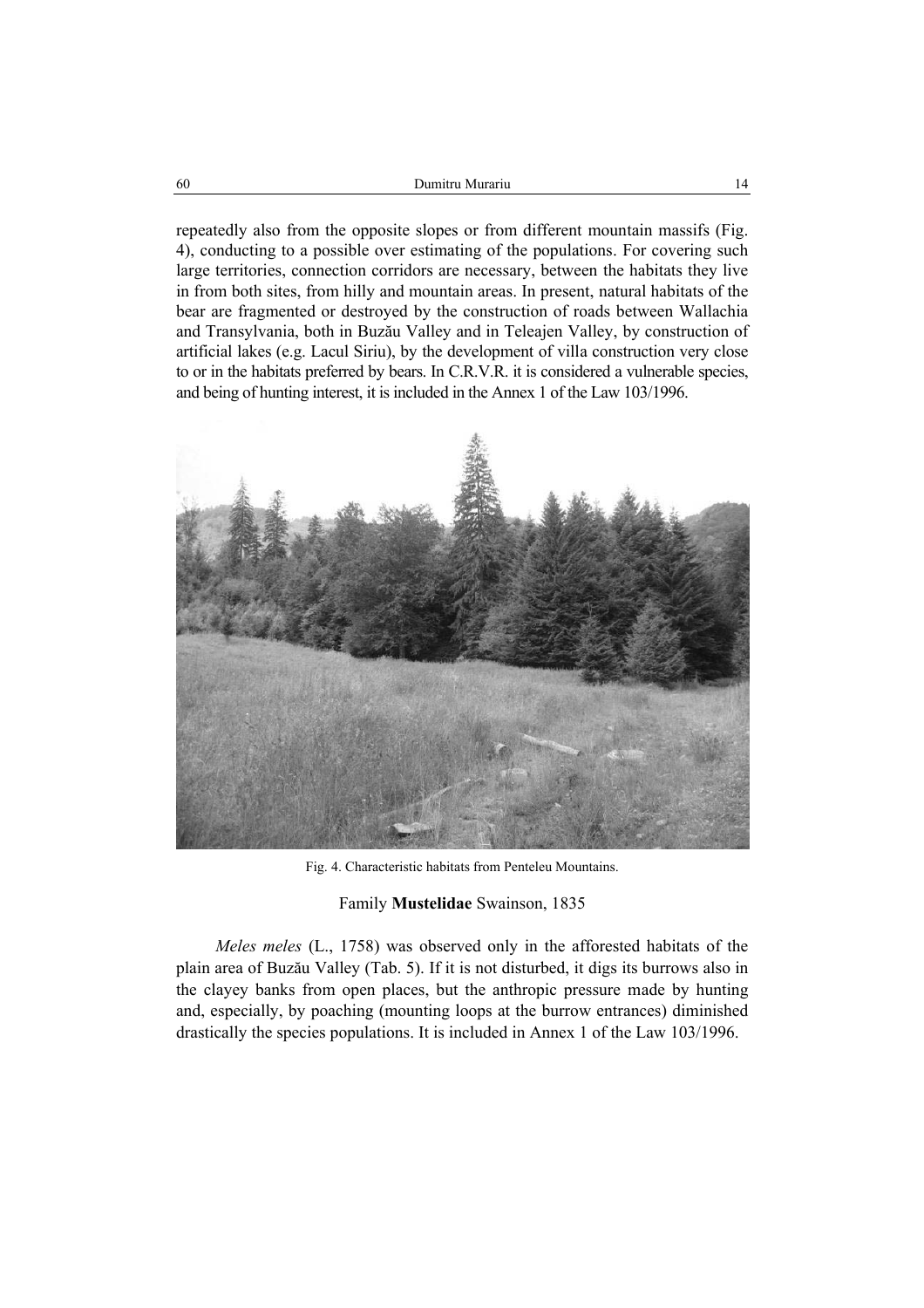*Martes martes* (L, 1758) was present in both studied sites, only in afforested habitats, at all altitudes (Tab. 5). In C.R.V.R. it is considered a vulnerable species, and as a species of hunting interest it is included in Annex 1 of the Law 103/1996.

*Mustela erminea* L., 1758 was reported only after the local people's information from the hilly and mountain areas from the two studied sites (Tab. 5). It lives in forest habitats, with numerous clearings and other open places; it might not occur in compact forests (Fig. 5). In C.R.V.R. it is considered a vulnerable species, and it is included in Annex 1 of the Law 103/1996 as a species of a high hunting interest.



Fig. 5. View from Siriu Mountains, close to "Lacul Vulturilor" (Vultures Lake).

*Mustela putorius* (L., 1758) was recorded in all types of habitats, in both studied sites, in the plain and hilly areas (Tab. 5). It is included in Annex 1 of the Law 103/1996.

*Mustela nivalis* L., 1766 was present in both studied sites (Tab. 5) and which feels "at home" in afforested habitats, at all altitudes, but also in rural localities, looking for mice in households. It is included in Annex 1 of the Law 103/1996.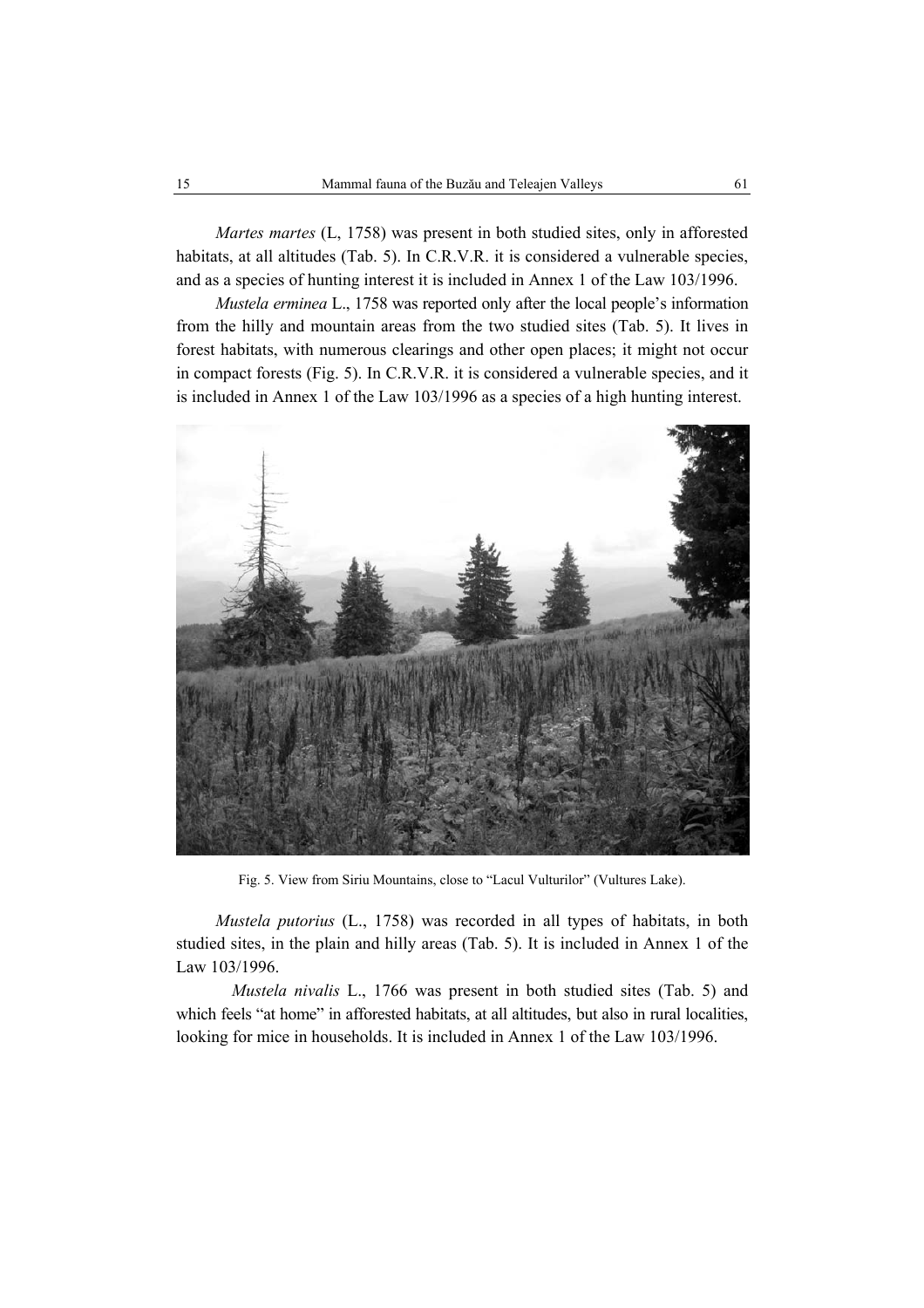#### *Table 5*

Altitudial distribution of some observed carnivore mammals in Buzău and Teleajen Valleys

| Species                     | Buzăului<br>Vallev |        |        | Teleajenului<br>Valley | Statute |        |                |
|-----------------------------|--------------------|--------|--------|------------------------|---------|--------|----------------|
|                             | Plain              | Hill   | Mount. | Plain                  | Hill    | Mount. |                |
| Canis lupus L., 1758        |                    |        | $^{+}$ |                        |         | $^{+}$ | $V:$ CIN       |
| Canis aureus L., 1758       | $^{+}$             | $^{+}$ |        |                        |         |        | V: CIN         |
| Vulpes vulpes (L., 1758)    | $^{+}$             | $+$    | $+$    | $^{+}$                 | $+$     | $+$    | $\mathbf{CIN}$ |
| Ursus arctos L., 1758       | -                  | $^{+}$ | $^{+}$ |                        | $^{+}$  | $^{+}$ | V: CIN         |
| Meles meles $(L., 1758)$    | $^{+}$             |        |        |                        |         |        | $\mathbf{CIN}$ |
| Martes martes $(L., 1758)$  | $^{+}$             | $^{+}$ | $^{+}$ | $^{+}$                 | $^{+}$  | $^{+}$ | V: CIN         |
| Mustela erminea L., 1758    |                    | $^{+}$ | $^{+}$ |                        | $^{+}$  | $^{+}$ | V: CIN         |
| Mustela putorius (L., 1758) | $^{+}$             | $^{+}$ |        | $^{+}$                 | $^{+}$  |        | $\text{CN}$    |
| Mustela nivalis L., 1766    | $^{+}$             | $^{+}$ | $^{+}$ | $^{+}$                 | $^{+}$  | $^{+}$ | $\mathbf{CIN}$ |

#### Family **Felidae** Gray, 1821

*Felis silvestris* Schreber, 1777 occurs in the afforested habitats, at all altitudes of the two sites (Tab. 6). According to our observations, the density of the individuals was higher in the plain areas, especially along the floodplains, sheltering in tree hollows, under stones, fallen trunks and even in the high vegetation of sledge, mace and reed (Fig. 5). Therefore, if in the plain area there are  $3 - 4$ . ind./5ha, in the mountain area they do not exceed  $2 - 3$  ind/10 ha. In C.R.V.R. it is considered vulnerable species. Being of hunting interest, it is included in the Annex 2 of the Law 103/1996.

*Lynx lynx* (L., 1758) occurs only in the forest habitats with deciduous and coniferous trees, between 700–1600 m altitudes, in both studied sites (Tab. 6). Knowing their individual territories of about 300  $km^2$ , we can assert that it is a species which needs connection corridors between different slopes and between different mountain massifs; only in 24 hours it can cover  $15 - 20$  km, looking for food (hares, young goats and deer, mice, and also birds which it can catch). In a compact forest of *Fagus silvestris* from the Siriu Massif, in July 2010, I remarked the alarm of six hen flock of *Tetrao urogalus*, when a lynx was getting closer. While they were preoccupied for finding food in the leaf layer, suddenly they flew in the canopy of the neighbouring trees. In C.R.V.R. it is considered a vulnerable species, declared Natural Monument. It is protected by Law 13/1993 of Romanian adhesion to Bern Convention, by the European Directive 92/43/EEC, Nature 2000 and by the Law 462/2001 on the regime of the protected natural areas, natural habitat conservation, of wild flora and fauna.

## Order **ARTIODACTYLA** Owen, 1848 Family **Suidae** Gray, 1821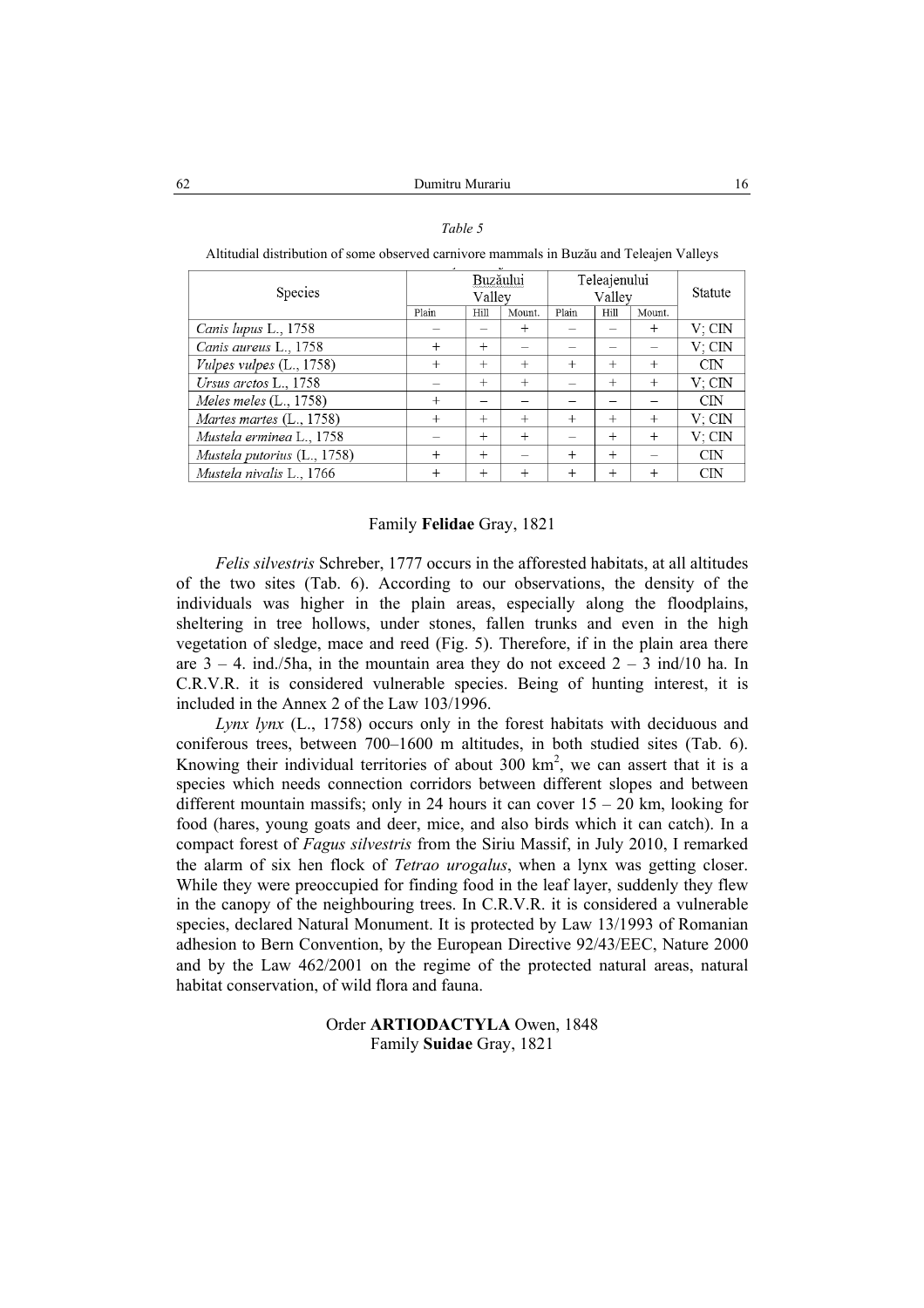*Sus scrofa* L., 1758 prefers afforested habitats, from the plain to the mountain areas of the two studied sites (Tab.6). Although it goes out the forest thickets at sunset, it enters in cultivated lands destroying more than it eats. When active, it routs all the time after mouse and birds nests, insect larvae and adults, snails, bulbs, rhizomes and juicy roots, leaving behind characteristic traces of its presence in those places. It was not included in C.R.V.R. but in the Annex 1 of the Law 103/1996.

#### Family **Cervidae** Gray, 1821

*Cervus elaphus* L., 1758 is the species with an unusual mobility of the individuals, passing easily from a slope to another one or from a massif to another (Fig. 4 – right and Tab.6). It prefers the compact deciduous forests from both studied sites. The distances when looking for food and quiet refugees can exceed 200 km. Under these circumstances, the stag density is reported with a large error margin, of about  $2 - 4$  ind./40 – 60 ha. In C.R.V.R. it is considered a vulnerable species, and it is included in the Annex 1 of the Law 103/1996, as a species of hunting interest.

*Capreolus capreolus* (L., 1758) prefers the afforested areas for a better protection, but it is widely distributed, from plain to above the forest limit in Buzău and Teleajen valleys (Tab.6). In summer, solitary individuals or family groups, at the most, can be observed; they gather in herds of  $10 - 15$  individuals only in winter. It is less mobile than *C. elpahus*, the distances covered by an individual being limited to around 1  $km^2$ . In C.R.V.R. it is considered a vulnerable species, and it is included in the Annex 1 of the Law 103/1996, as a species of hunting interest.

*Table 6* Altitudinal distribution of the observed two carnivore species and three artiodactyls in Buzău and Teleajen Valleys

| Species                         | Buzăului<br>Vallev |        |        | Teleajenului<br>Valley | Statute |        |                  |
|---------------------------------|--------------------|--------|--------|------------------------|---------|--------|------------------|
|                                 | Plain              | Hill   | Mount. | Plain                  | Hill    | Mount. |                  |
| Felis silvestris Schreber, 1777 |                    |        |        |                        |         |        | V: CIN           |
| <i>Lynx lynx</i> $(L., 1758)$   |                    |        |        |                        |         |        | V; o.i.; CIN; MN |
| Sus scrofa L., 1758             |                    | $^{+}$ |        |                        |         |        | CIN              |
| Cervus elaphus L., 1758         |                    |        |        |                        |         |        | V: CIN           |
| Capreolus capreolus (L., 1758)  |                    |        |        |                        |         |        | V: CIN           |

From faunistic point of view, the 54 mammal species reported from Buzău and Teleajen valleys belong to 37 genera of 17 families of six orders: Insectivora, Chiroptera, Lagomorpha, Rodentia, Carnivora and Artiodactyla. Excepting order Lagomorpha, which is represented by a single family with a single monospecific genus in the Romanian fauna, the other orders are represented by two families (Chiroptera and Carnivora), by three families (Insectivora) or by 4 or 5 families (Carnivora, respectively, Rodentia).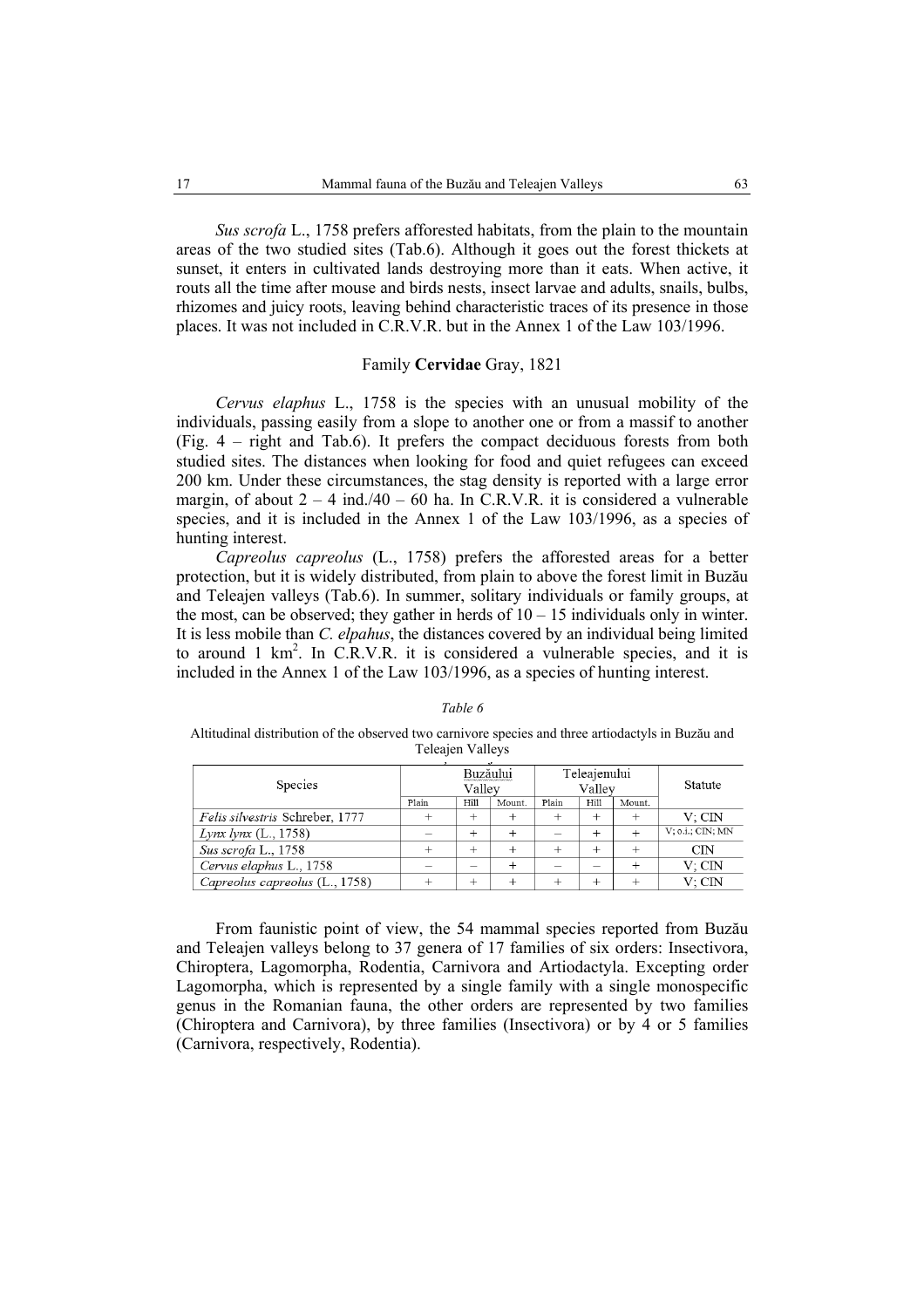

Fig. 6. Venn diagram of the shared and unique species on altitude (plain, hill, mountain) cumulated for both studied areas (the Buzau and Teleajen Valleys).

According to the preferred ecosystems, a number of 10 mammal species are present only in the plain area of the two studied valleys (Fig. 6), while four species are present only in the hilly forests, and nine species are present only in the mountain habitats. A number of 15 species are present from the plain to the level of the alpine meadows; eight are common to the hilly and mountain ecosystems, and nine to those of plain and hill.

From the protection point of view, 18 are vulnerable and seven – endangered. In the orders Lagomorpha, Rodentia, Carnivora and Artiodactyla there are 15 species which are of hunting interest, besides different protection statutes. A number of 13 vulnerable and endangered species of the Romanian fauna, and particularly, of the two studied valleys, have also a statute of international protection,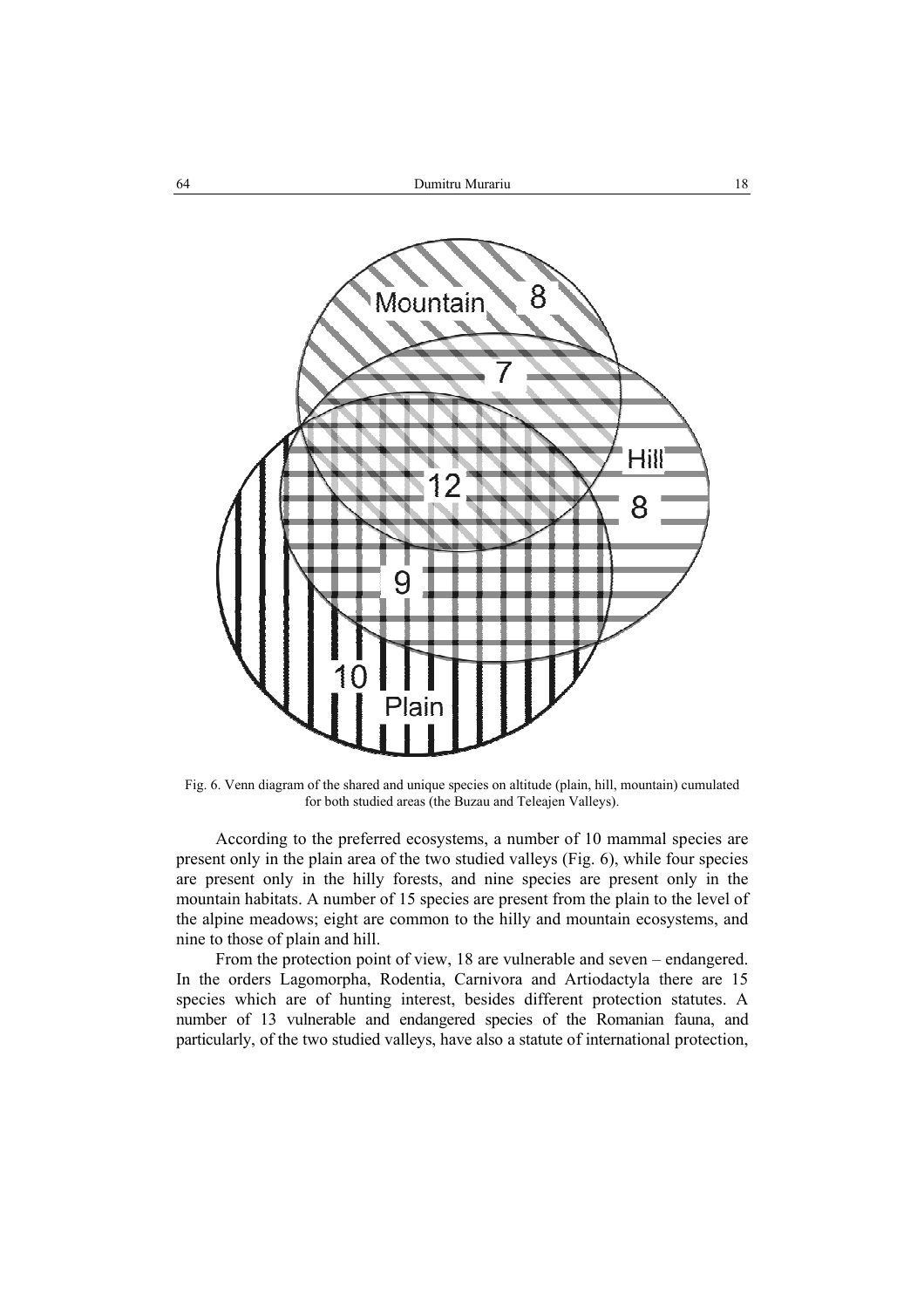being included in the annexes of different conventions and directives. A relatively large number of species (18) are not sufficiently well evaluated for getting a protection statute. Finally, for two of the reported species a severe control must be implemented, due to the damages they make and especially to the risk of spreading (as hosts) the patogenous agents of some important diseases (viral and microbial), being out of discussion any protection statute.

#### **4. CONCLUSIONS**

1. Along the Buzău and Teleajen Valleys there are approximately 50% of mammal species reported from the Romanian fauna. This mammal diversity corresponds to the variety of the natural and cultivated ecosystems in the southern part of the Eastern Carpathians.

2. The home range, as well as the density of specimens on a certain area, were estimated for most species.

3. Ten mamal species were observed only in the plain area and some of them only in one of the two surveyed Valleys. It is the case of *Spermopphilus citellus* – reported only from the Buzău Valley. Being a species of communitary interest for the Natura 2000 protective area network, this species has a higly conservative value.

4. Nine mammal species were identified for plain and hilly ecosystems. Four species are characteristic only to hilly areas, and eight species are characteristic for hilly and mountainous areas.

5. Nine species are reported only for mountain areas and 15 species – for ecosystems from plain, hily and mountain areas.

6. The statute of endangered and vulnerable is attributed to 18 mammal species. Except of two species of Muridae (which must be controlled), the other 18 species have not enough known and evaluated populations to give a conservative statute.

7. In orders Lagomorpha, Rodentia, Carnivora and Artiodactyla from the southern part of the Eastern Carpathians there are 15 mammal species, which in addition to their conservation statute, they also are of cynegetic interest.

#### REFERENCES

ANDREESCU, I. MURARIU, D., *Contribuţii la cunoaşterea faunei de mamifere mici (Insectivora şi Rozătoare) din împrejurimile localităţii Cheia - jud.Prahova*. Comunicări şi referate, Muzeul de Ştiinţele Naturii Ploieşti: 193–200, 1973*.*

MURARIU, D., Mamifere. *In*: BOTNARIUC, N., TATOLE, V. (Eds), *Cartea Roşie a Vertebratelor din România*, p. 11–84 Bucureşti, 2005.